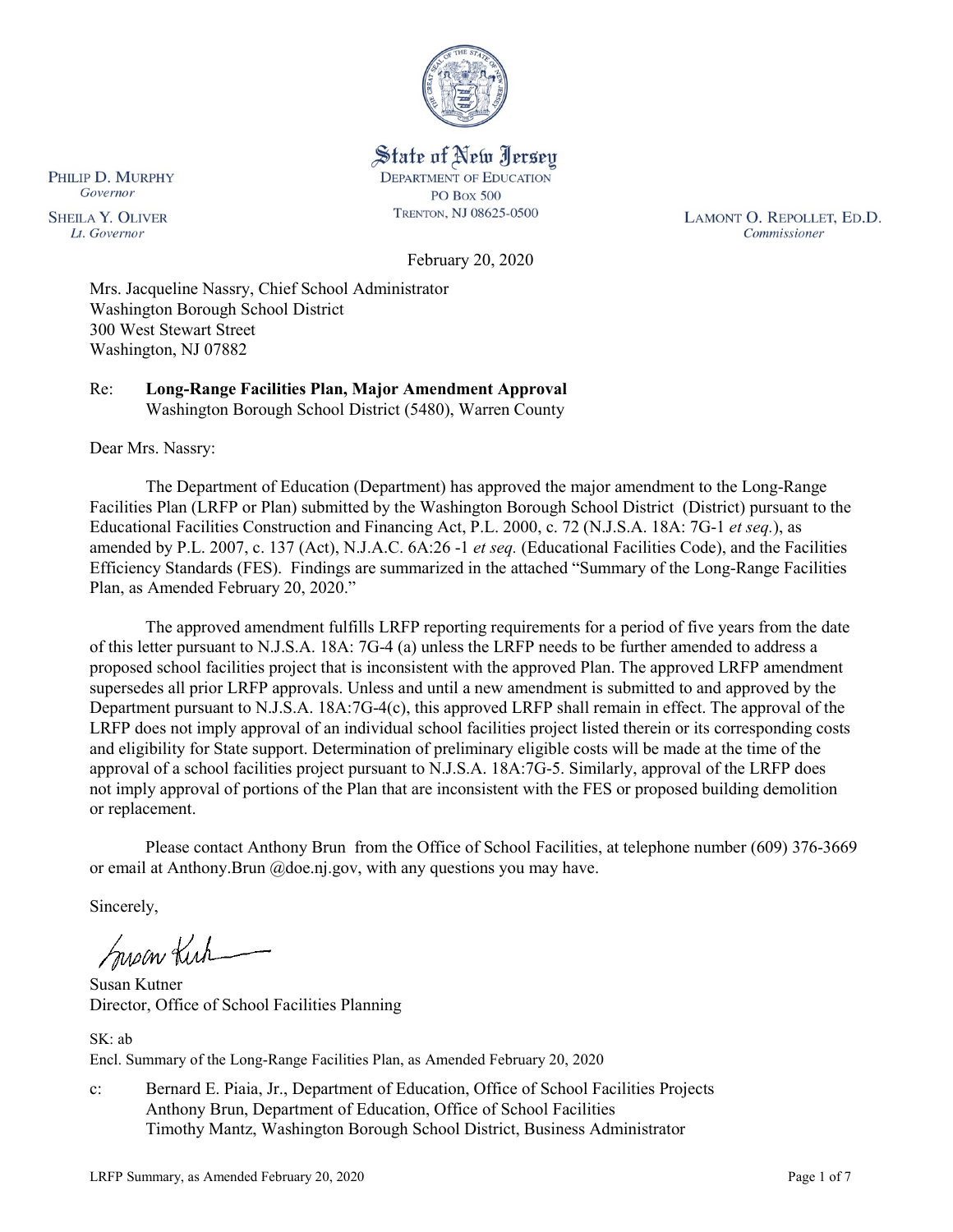# **Washington Borough School District (5480) Summary of the Long-Range Facilities Plan, as Amended February 20, 2020**

The Department of Education (Department) has completed its review of the major amendment to the Long-Range Facilities Plan (LRFP or Plan) submitted by the Washington Borough School District (District) pursuant to the Educational Facilities Construction and Financing Act, P.L. 2000, c. 72 (N.J.S.A. 18A: 7G-1 *et seq.*), as amended by P.L. 2007, c. 137 (Act), N.J.A.C. 6A:26-1 et seq. (Educational Facilities Code), and the Facilities Efficiency Standards (FES).

The following provides a summary of the District's approved amended LRFP. The summary is based on the standards set forth in the Act, the Educational Facilities Code, the FES, District-reported information in the Department's LRFP reporting system, and supporting documentation. The referenced reports in *italic* text are standard reports available on the Department's LRFP website.

### **1. Inventory Overview**

The District is classified as a Regular Operating District (ROD) for funding purposes. It provides services for students in grades PK-6.

The District identified existing and proposed schools, sites, buildings, rooms, and site amenities in its LRFP. Table 1 lists the number of existing and proposed district schools, sites, and buildings. Detailed information can be found in the *School Asset Inventory Report* and the *Site Asset Inventory Report.*

**As directed by the Department, school facilities projects that have received initial approval by the Department and have been approved by the voters, if applicable, are represented as "existing" in the LRFP.** Approved projects that include new construction and/or the reconfiguration/reassignment of existing program space are as follows: n/a.

|  |  | Table 1: Number of Schools, School Buildings, and Sites |  |
|--|--|---------------------------------------------------------|--|
|--|--|---------------------------------------------------------|--|

|                                              | <b>Existing</b> | <b>Proposed</b> |
|----------------------------------------------|-----------------|-----------------|
| Number of Schools (assigned DOE school code) |                 |                 |
| Number of School Buildings <sup>1</sup>      |                 |                 |
| Number of Non-School Buildings <sup>2</sup>  |                 |                 |
| Number of Vacant Buildings                   |                 |                 |
| Number of Sites                              |                 |                 |

*1 Includes district-owned buildings and long-term leases serving students in district-operated programs 2 Includes occupied district-owned buildings not associated with a school, such as administrative or utility buildings*

Based on the existing facilities inventory submitted by the District:

- Schools using leased buildings (short or long-term):  $n/a$
- Schools using temporary classroom units (TCUs), excluding TCUs supporting construction: n/a
- Vacant/unassigned school buildings:  $n/a$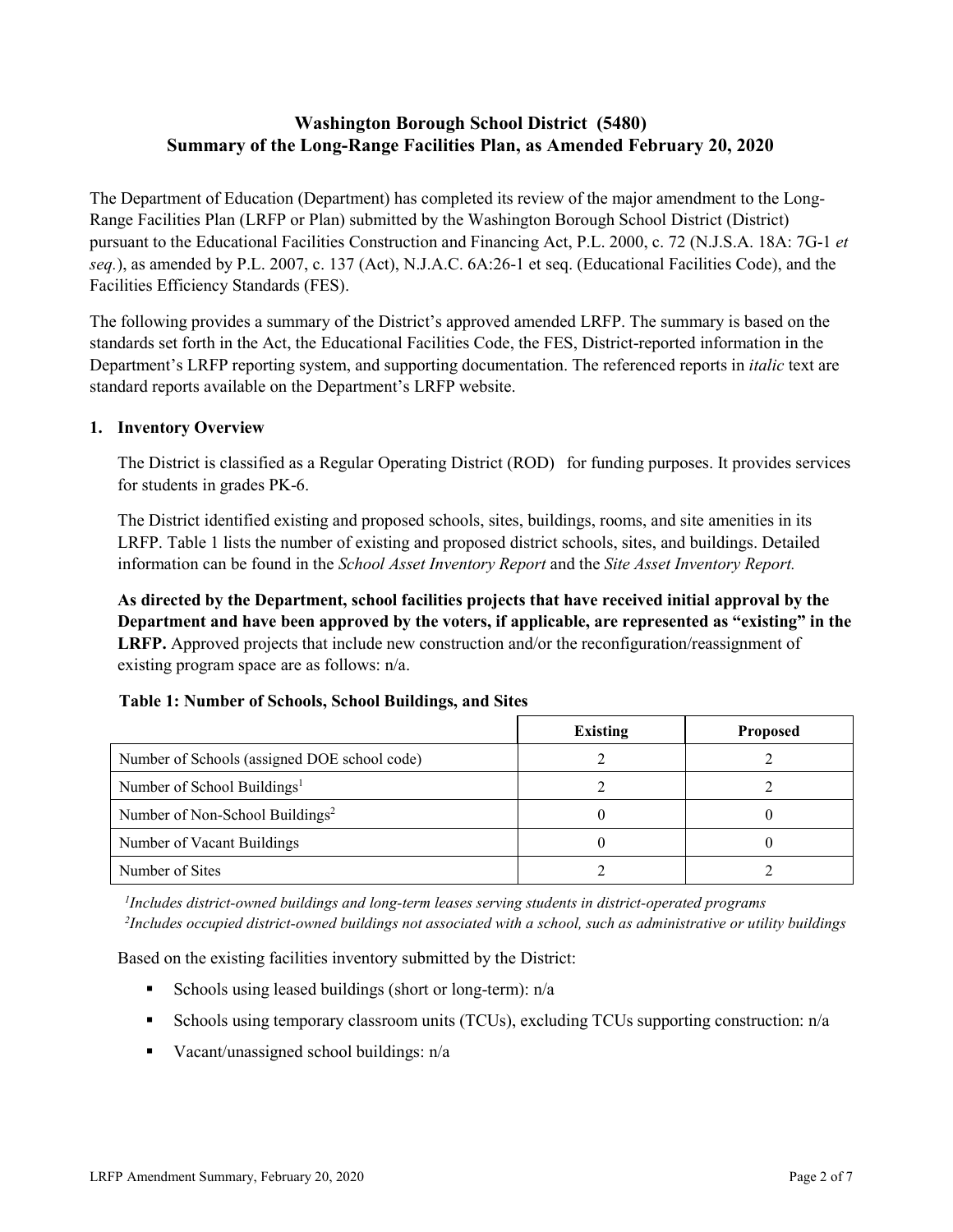**FINDINGS** The Department has determined that the proposed inventory is adequate for approval of the District's LRFP amendment. However, the LRFP determination does not imply approval of an individual school facilities project listed within the LRFP; the District must submit individual project applications for project approval.

## **2. District Enrollments**

The District determined the number of students, or "proposed enrollments," to be accommodated for LRFP planning purposes on a district-wide basis and in each school.

The Department minimally requires the submission of a standard cohort-survival projection using historic enrollment data from the Application for School State Aid (ASSA) or NJ Smart. The cohort-survival method projection method forecasts future students based upon the survival of the existing student population as it moves from grade to grade. A survival ratio of less than 1.00 indicates a loss of students, while a survival ratio of more than 1.00 indicates the class size is increasing. For example, if a survival ratio tracking first to second grade is computed to be 1.05, the grade size is increasing by 5% from one year to the next. The cohort-survival projection methodology works well for communities with stable demographic conditions. Atypical events impacting housing or enrollments, such as an economic downturn that halts new housing construction or the opening of a charter or private school, typically makes a cohort-survival projection less reliable.

### **Proposed enrollments are based on a standard cohort-survival enrollment projection.**

Adequate supporting documentation was submitted to the Department to justify the proposed enrollments. Table 2 provides a comparison of existing and projected enrollments. All totals include special education students.

| <b>Grades</b>                | <b>Existing Enrollments</b><br>2018-2019 School Year | <b>District Proposed Enrollments</b><br>2023-2024 School Year |
|------------------------------|------------------------------------------------------|---------------------------------------------------------------|
| PK (excl. private providers) | 20                                                   | 63                                                            |
| Grades K-5                   | 377                                                  | 330                                                           |
| Grades 6-8                   | 84                                                   | 55                                                            |
| Grades 9-12                  |                                                      |                                                               |
| <b>Totals</b>                | 481                                                  | 448                                                           |

## **Table 2: Enrollments**

**FINDINGS** The Department has determined the District's proposed enrollments to be acceptable for approval of the District's LRFP amendment. The Department will require a current enrollment projection at the time an application for a school facilities project is submitted incorporating the District's most recent enrollments in order to verify that the LRFP's planned capacity is appropriate for the updated enrollments.

## **3. District Practices Capacity**

Based on information provided in the room inventories, *District Practices Capacity* was calculated for each school building to determine whether adequate capacity is proposed for the projected enrollments based on district scheduling and class size practices. The capacity totals assume instructional buildings can be fully utilized regardless of school sending areas, transportation, and other operational issues. The calculations only consider district-owned buildings and long-term leases; short term leases and temporary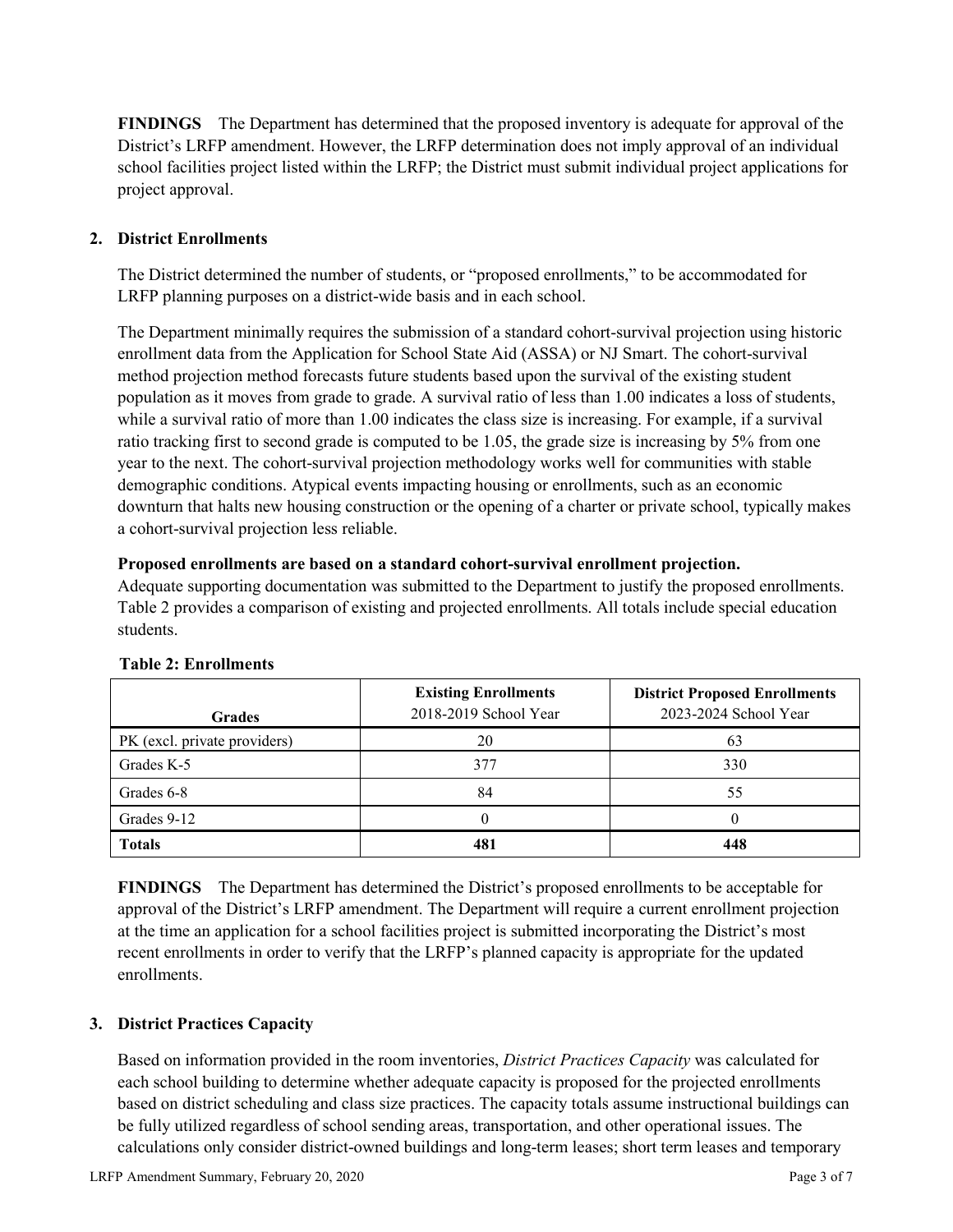buildings are excluded. A capacity utilization factor of 90% for classrooms serving grades K-8 and 85% for classrooms serving grades 9-12 is applied in accordance with the FES. No capacity utilization factor is applied to preschool classrooms.

In certain cases, districts may achieve adequate District Practices Capacity to accommodate enrollments but provide inadequate square feet per student in accordance with the FES, resulting in educational adequacy issues and "Unhoused Students." Unhoused students are considered in the "Functional Capacity" calculations used to determine potential State support for school facilities projects and are analyzed in Section 4.

Table 3 provides a summary of proposed enrollments and existing and proposed District-wide capacities. Detailed information can be found in the LRFP website reports titled *FES and District Practices Capacity Report, Existing Rooms Inventory Report, and Proposed Rooms Inventory Report.*

| <b>Grades</b>     | <b>Proposed</b><br><b>Enrollments</b> | <b>Existing</b><br><b>District</b><br><b>Practices</b><br>Capacity | <b>Existing</b><br>Deviation* | <b>Proposed</b><br><b>District</b><br><b>Practices</b><br>Capacity | Proposed<br>Deviation* |
|-------------------|---------------------------------------|--------------------------------------------------------------------|-------------------------------|--------------------------------------------------------------------|------------------------|
| Elementary (PK-5) | 393                                   | 309.41                                                             | $-2.59$                       | 383.67                                                             | $-9.33$                |
| Middle $(6-8)$    | 55                                    | 48.84                                                              | $-6.16$                       | 55.58                                                              | 0.58                   |
| High $(9-12)$     | $\theta$                              | 0.00                                                               | 0.00                          | 0.00                                                               | 0.00                   |
| <b>Totals</b>     | 448                                   | 439.25                                                             | $-8.75$                       | 439.25                                                             | $-8.75$                |

**Table 3: District Practices Capacity Analysis**

*\* Positive numbers signify surplus capacity; negative numbers signify inadequate capacity. Negative values for District Practices capacity are acceptable for approval if proposed enrollments do not exceed 100% capacity utilization.*

Considerations:

- **Based on the proposed enrollments and existing room inventories, the District is projected to have** inadequate capacity for the following grade groups, assuming all school buildings can be fully utilized: n/a.
- Adequate justification has been provided by the District if the proposed capacity for a school significantly deviates from the proposed enrollments. Generally, surplus capacity is acceptable for LRFP approval if additional capacity is not proposed through new construction.

**FINDINGS**The Department has determined that proposed District capacity, in accordance with the proposed enrollments, is adequate for approval of the District's LRFP amendment. The Department will require a current enrollment projection at the time an application for a school facilities project is submitted, incorporating the District's most recent Fall Enrollment Report, in order to verify that the LRFP's planned capacity meets the District's updated enrollments.

# **4. New Construction Funding Eligibility**

*Functional Capacity* was calculated and compared to the proposed enrollments to provide a **preliminary estimate** of Unhoused Students and new construction funding eligibility. **Final determinations will be made at the time of project application approvals.**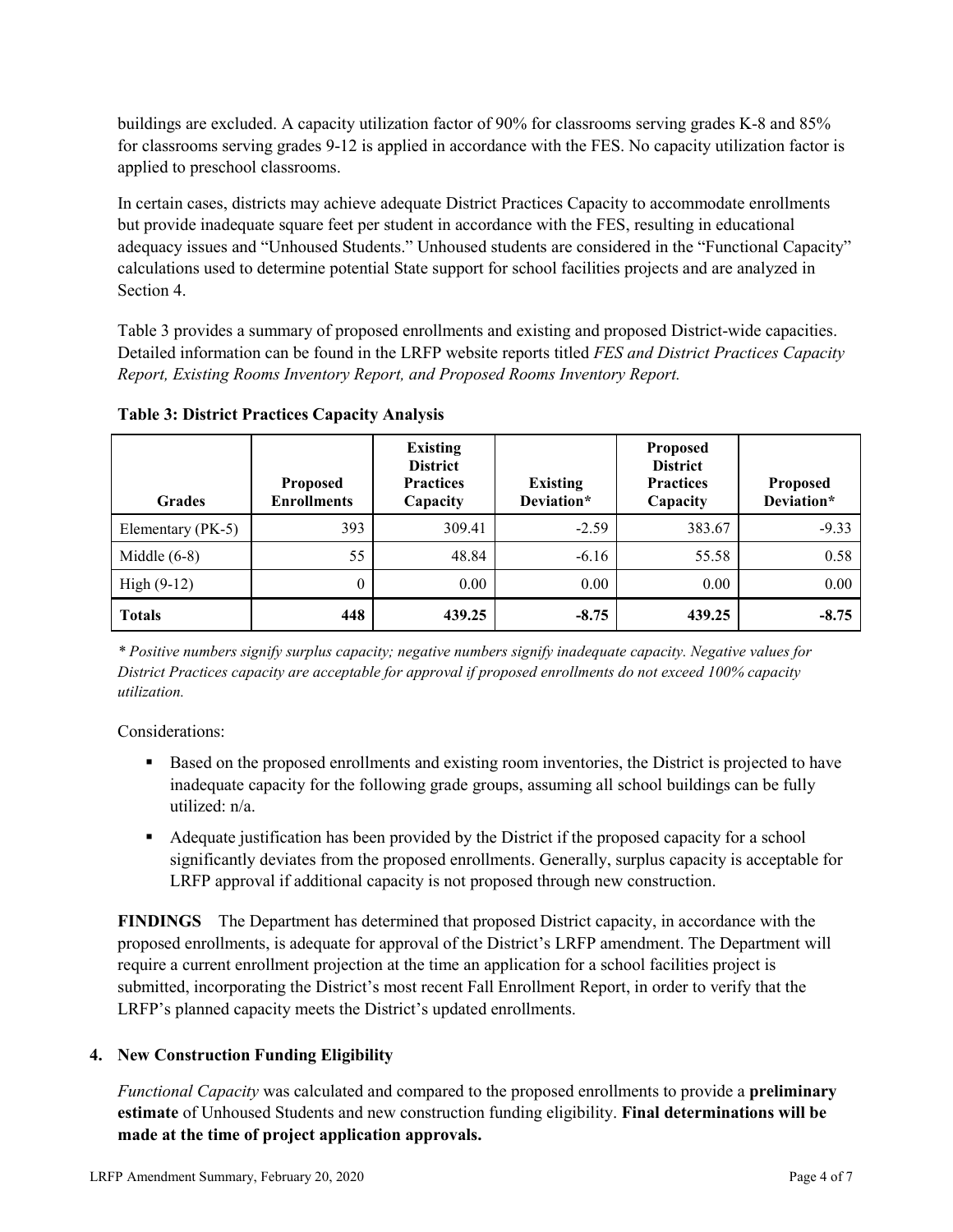*Functional Capacity* is the adjusted gross square footage of a school building *(total gross square feet minus excluded space)* divided by the minimum area allowance per full-time equivalent student for the grade level contained therein. *Unhoused Students* is the number of students projected to be enrolled in the District that exceeds the Functional Capacity of the District's schools pursuant to N.J.A.C. 6A:26-2.2(c). *Excluded Square Feet* includes (1) square footage exceeding the FES for any pre-kindergarten, kindergarten, general education, or self-contained special education classroom; (2) grossing factor square footage *(corridors, stairs, mechanical rooms, etc.)* that exceeds the FES allowance, and (3) square feet proposed to be demolished or discontinued from use. Excluded square feet may be revised during the review process for individual school facilities projects.

Table 4 provides a preliminary assessment of the Functional Capacity, Unhoused Students, and Estimated Maximum Approved Area for Unhoused Students for each FES grade group. The calculations exclude temporary facilities and short-term leased buildings. School buildings proposed for whole or partial demolition or reassignment to a non-school use are excluded from the calculations pending project application review. If a building is proposed to be reassigned to a different school, the square footage is applied to the proposed grades after reassignment. Buildings that are not assigned to a school are excluded from the calculations. In addition, only preschool students eligible for state funding (former ECPA students) are included. Detailed information concerning the calculations can be found in the *Functional Capacity and Unhoused Students Report* and the *Excluded Square Footage Report.*

|                                                | <b>PK/K-5</b> | $6 - 8$  | $9 - 12$ | <b>Total</b> |
|------------------------------------------------|---------------|----------|----------|--------------|
| PK Eligible Students/K-12 Proposed Enrollments | 393           | 55       | $\Omega$ |              |
| FES Area Allowance (SF/student)                | 125.00        | 134.00   | 151.00   |              |
| <b>Prior to Completion of Proposed Work:</b>   |               |          |          |              |
| <b>Existing Gross Square Feet</b>              | 79,584        | 12,744   | $\theta$ | 92,328       |
| Adjusted Gross Square Feet                     | 72,350        | 12,620   | $\theta$ | 84,970       |
| <b>Adjusted Functional Capacity</b>            | 573.49        | 99.13    | 0.00     |              |
| Unhoused Students                              | 0.00          | 0.00     | 0.00     |              |
| Est. Max. Area for Unhoused Students           | 0.00          | 0.00     | 0.00     |              |
| <b>After Completion of Proposed Work:</b>      |               |          |          |              |
| Gross Square Feet                              | 79,584        | 12,744   | $\theta$ | 92,328       |
| New Gross Square Feet                          | $\theta$      | $\theta$ | $\Omega$ | 0            |
| <b>Adjusted Gross Square Feet</b>              | 72,350        | 12,620   | $\theta$ | 84,970       |
| Functional Capacity                            | 573.49        | 99.13    | 0.00     |              |
| Unhoused Students after Construction           | 0.00          | 0.00     | 0.00     |              |
| Est. Max. Area Remaining                       | 0.00          | 0.00     | 0.00     |              |

|  |  | Table 4: Estimated Maximum Approved Area for Unhoused Students |  |
|--|--|----------------------------------------------------------------|--|
|  |  |                                                                |  |

Facilities used for non-instructional or non-educational purposes are ineligible for State support under the Act. However, projects for such facilities shall be reviewed by the Department to determine whether they are consistent with the District's LRFP and whether the facility, if it is to house students (full or part time) conforms to educational adequacy requirements. These projects shall conform to all applicable statutes and regulations.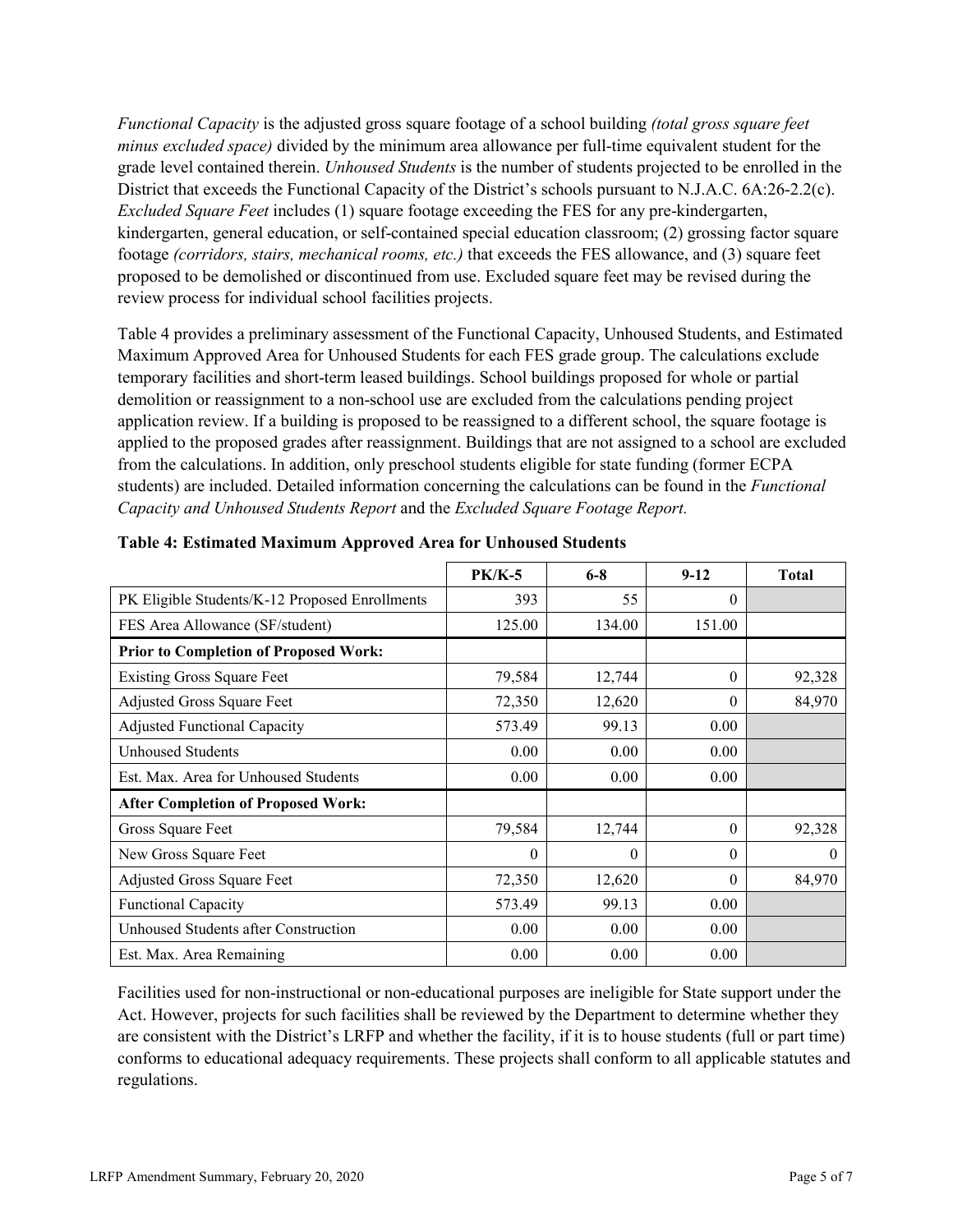Estimated costs represented in the LRFP by the District are for capital planning purposes only. The estimates are not intended to represent preliminary eligible costs or final eligible costs of approved school facilities projects.

Considerations:

- The District does not have approved projects pending completion, as noted in Section 1, that impact the Functional Capacity calculations.
- The Functional Capacity calculations *exclude* square feet proposed for demolition or discontinuation for the following FES grade groups and school buildings pending a feasibility study and project review: n/a.
- **Based on the preliminary assessment, the District has Unhoused Students prior to the completion** of proposed work for the following FES grade groups: n/a.
- New construction is proposed for the following FES grade groups:  $n/a$ .
- **Proposed new construction exceeds the estimated maximum area allowance for Unhoused** Students prior to the completion of the proposed work for the following grade groups: n/a.
- The District, based on the preliminary LRFP assessment, will not have Unhoused Students after completion of the proposed LRFP work. If the District is projected to have Unhoused Students, adequate justification has been provided to confirm educational adequacy in accordance with Section 6 of this determination.

**FINDINGS** Functional Capacity and Unhoused Students calculated in the LRFP are preliminary estimates. Preliminary Eligible Costs (PEC) and Final Eligible Costs (FEC) will be included in the review process for specific school facilities projects. A feasibility study undertaken by the District is required if building demolition or replacement is proposed per N.J.A.C. 6A:26-2.3(b)(10).

# **5. Proposed Work**

The District assessed program space, capacity, and physical plant deficiencies to determine corrective actions. Capital maintenance, or *"system actions,"* address physical plant deficiencies due to operational, building code, and /or life cycle issues. Inventory changes, or *"inventory actions,*" add, alter, or eliminate sites, site amenities, buildings, and/or rooms.

The Act (N.J.S.A. 18A:7G-7b) provides that all school facilities shall be deemed suitable for rehabilitation unless a pre-construction evaluation undertaken by the District demonstrates to the satisfaction of the Commissioner that the structure might pose a risk to the safety of the occupants even after rehabilitation or that rehabilitation is not cost-effective. Pursuant to N.J.A.C. 6A:26-2.3(b)(10), the Commissioner may identify school facilities for which new construction is proposed in lieu of rehabilitation for which it appears from the information presented that new construction is justified, provided, however, that for such school facilities so identified, the District must submit a feasibility study as part of the application for the specific school facilities project. The cost of each proposed building replacement is compared to the cost of additions or rehabilitation required to eliminate health and safety deficiencies and to achieve the District's programmatic model.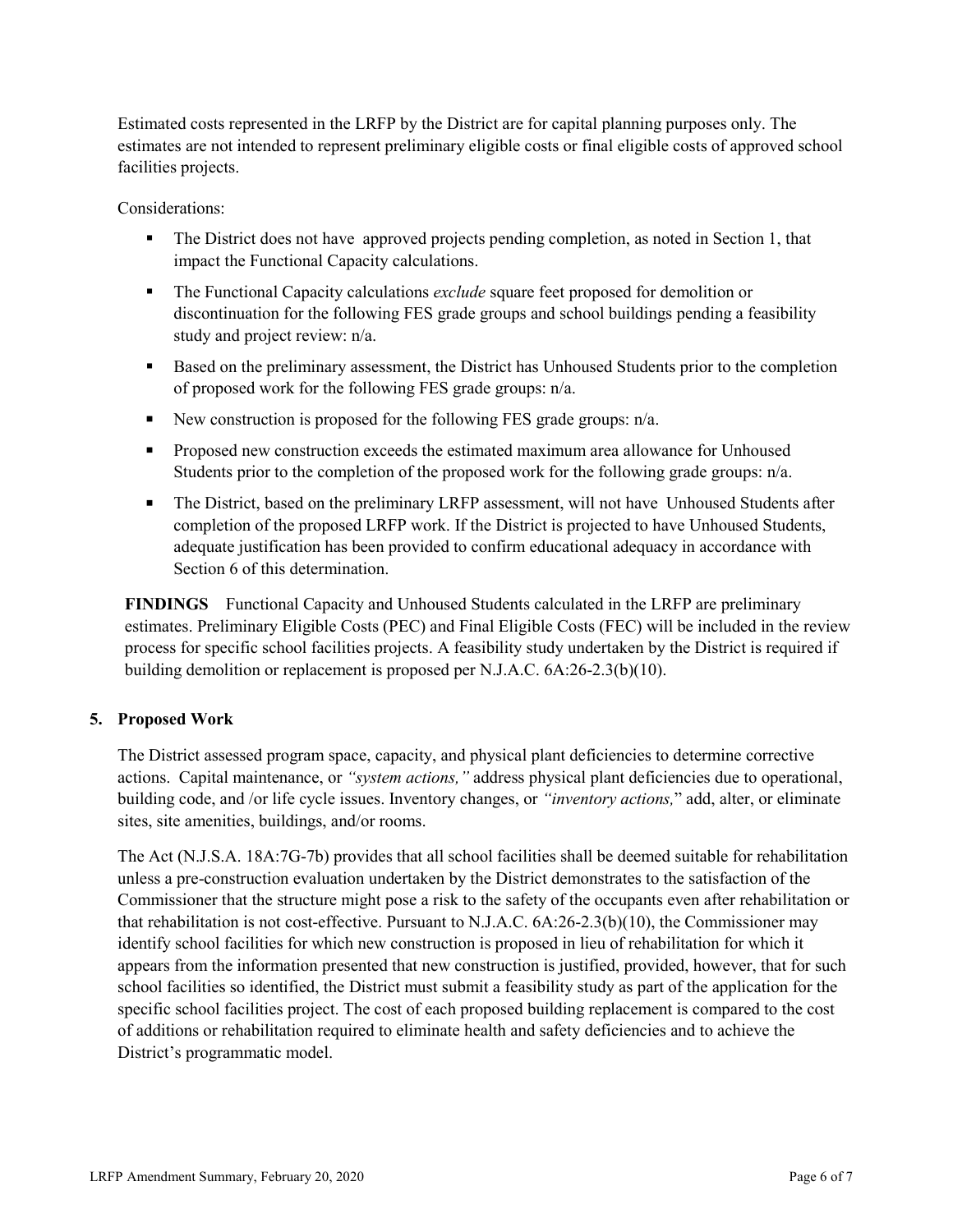Table 5 lists the scope of work proposed for each school based on the building(s) serving their student population. Proposed inventory changes are described in the LRFP website reports titled *"School Asset Inventory Report and "Proposed Room Inventory Report."* Information concerning proposed systems work, or capital maintenance can be found in the "LRFP Systems Actions Summary Report".

With the completion of the proposed work, the following schools are proposed to be eliminated: n/a; the following schools are proposed to be added: n/a.

| <b>Proposed Scope of Work</b>                                                                  | <b>Applicable Schools</b>                              |
|------------------------------------------------------------------------------------------------|--------------------------------------------------------|
| Renovation only (no new construction)                                                          |                                                        |
| System actions only (no inventory actions)                                                     | Washington Memorial ES (055)<br>Taylor Street ES (060) |
| Existing inventory actions only (no systems actions)                                           | n/a                                                    |
| Systems and inventory changes                                                                  | n/a                                                    |
| <b>New construction</b>                                                                        |                                                        |
| Building addition only (no systems or existing inventory actions)                              | n/a                                                    |
| Renovation and building addition (system, existing inventory,<br>and new construction actions) | n/a                                                    |
| New building on existing site                                                                  | n/a                                                    |
| New building on new or expanded site                                                           | n/a                                                    |
| Site and building disposal (in addition to above scopes)                                       |                                                        |
| Partial building demolition                                                                    | n/a                                                    |
| Whole building demolition                                                                      | n/a                                                    |
| Site and building disposal or discontinuation of use                                           | n/a                                                    |

#### **Table 5. School Building Scope of Work**

**FINDINGS** The Department has determined that the proposed work is adequate for approval of the District's LRFP amendment. However, Department approval of proposed work in the LRFP does not imply the District may proceed with a school facilities project. The District must submit individual project applications with cost estimates for Department project approval. Both school facilities project approval and other capital project review require consistency with the District's approved LRFP.

#### **6. Proposed Room Inventories and the Facilities Efficiency Standards**

The District's proposed school buildings were evaluated to assess general educational adequacy in terms of compliance with the FES area allowance pursuant to N.J.A.C. 6A:26-2.2 and 2.3.

District schools proposed to provide less square feet per student than the FES after the completion of proposed work as indicated in Table 5 are as follows: n/a